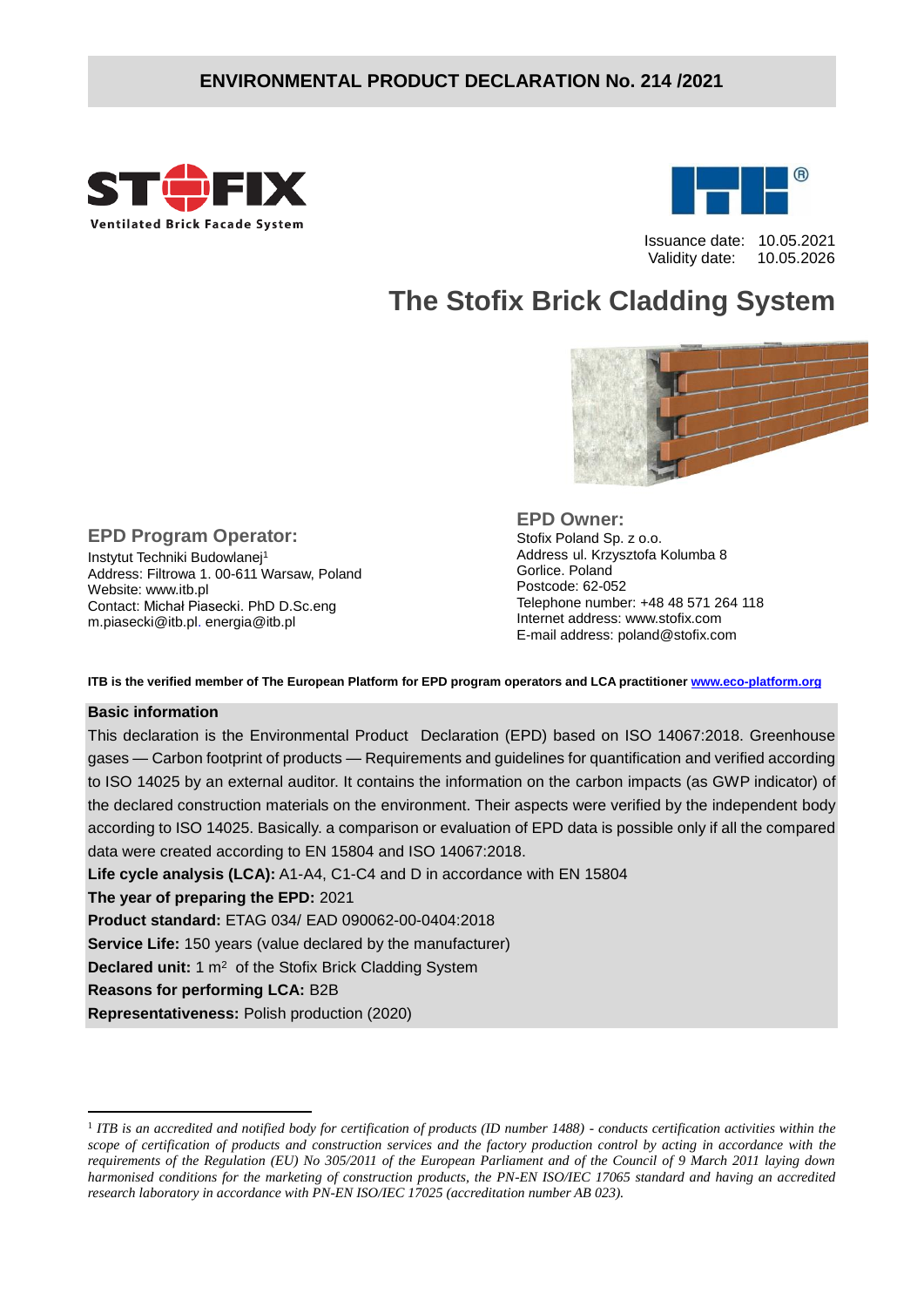#### **PRODUCT DESCRIPTION**

Stofix brick panel is manufactured in a factory located in Komorniki, Poland. Stofix prefabricated brick panels are delivered from the factory to the building site and are installed with a modulized mounting system. The Stofix brick panel is a combined structure of kiln-fired brick, polymer-modified mortar and a pressed metal frame. The Stofix Brick Cladding System is made of the following components: comprising brick slips, factory embedded to the backing steel sheet with mortar to form a panel (see Figure 1). The panels have a weight of 38 to 50 kg·m<sup>-2,</sup> depending on the brick type. The panel components have the following specifications:

- brick slips clay kiln-fired bricks slips manufactured to EN 771-1 : 2012 and with standard dimensions of 65 mm (height) x 215 mm (length) with a nominal thickness of 20 mm
- steel sheet the steel sheet is made from either galvanized steel with a hot-dip zinc coating  $(600 \text{ g} \cdot \text{m}^{-2})$  of grade DX51D or S220GD Z600 manufactured acc. to EN 10346 : 2015 or stainless steel of grade 1.4521 in accordance with EN 10088-2 : 2014. The steel sheet contains holes and folds for keying into the mortar, and has a standard size of 1125 x 600 mm with a thickness of 0.7 mm
- factory-applied mortar cement-based, polymer-modified mortar of class M20, manufactured to EN 998-2 : 2010, for embedding the brick slips to the backing steel sheet during panel assembly at the factory
- site-applied mortar cement-based, polymer-modified site-applied mortar of class M10 for filling the joints of the cladding panels on site, manufactured to EN 998-2 : 2010
- self-drilling screws the panels are secured together on site with zinc-plated 4.2 mm diameter self-drilling screws to DIN 7504, through the joints of the panels. The joints are then finished with the site-applied mortar
- SK wall bracket and JK extension bracket 2.0 mm thick, made from either galvanized steel with 42  $\mu$ m hot-dip zinc coating (600 g·m<sup>-2</sup>) of grade DX51D or S220GD Z600 manufactured to EN 10346 : 2015, or stainless steel of grade 1.4521 according to EN 10088-2 : 2014
- J60 vertical rail and Z vertical rails 1.25 mm thick, made from either galvanized steel with 42 μm hot-dip zinc coating (600 g·m–2 ) of grade DX51D or S220GD Z600 manufactured to EN 10346 : 2015, or stainless steel of grade 1.4521 in accordance with BS EN 10088-2 : 2014. The J60 vertical rails have a weight of 0.8 kg·m<sup>-1</sup>. The Z rails have a weight of 0.5 to 0.9 kg·m<sup>-1</sup>
- AK horizontal rail 1.25 mm thick, made from either galvanized steel with 42 μm hot-dip zinc coating (600 g $\cdot$ m<sup>-2</sup>) of grade DX51D S220GD Z600 manufactured to EN 10346 : 2015, or stainless steel of grade 1.4521 according to EN 10088-2 : 2014.
- M8 hexagon bolts and nuts used to attach the horizontal rail to the vertical rail and the vertical rail to the bracket/extension bracket. The bolts have a diameter of 8 mm and length of 12 mm and are zinc plated to ISO 7380. The nuts are zinc plated to DIN 985.



Figure 1 Typical Stofix Brick Cladding panel front view (a) and its mounting system (b).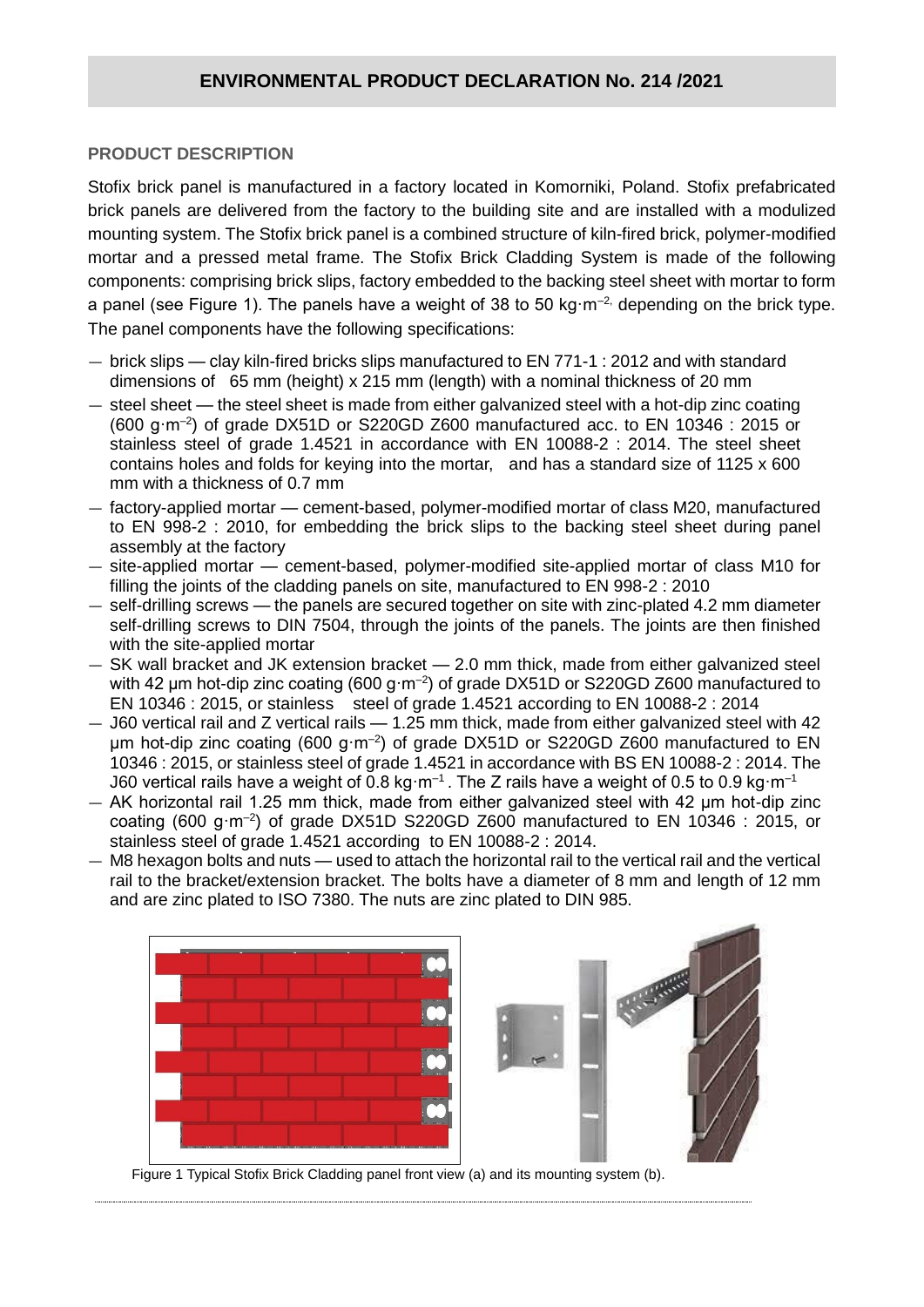#### **APPLICATIONS**

The Stofix Brick Cladding System is used to improve the weather resistance of a wall and provide a decorative finish. The system is installed with a ventilated cavity behind the cladding. It is suitable for several kinds of external wall structures as masonry, concrete, steel and timber frame substrates. Normally there is a min 35 or 38 mm air gap for ventilation behind the cladding. The system cannot be used to improve air tightness of the building to which it is installed.

#### **CERTIFICATES**

- ISO 9001:2015 AC090 100/2020/5151/2020; scope manufacturing brick slip cladding facades, accreditation PCA
- ISO 14001:2015 AC090 104/2020/5151/2020; scope manufacturing brick slip cladding facades, accreditation PCA

All necessary additional information about the technical properties of the product is presented on the manufacturer's website or at:

https://stofix.com/wp-content/uploads/2017/05/Stofix-Group-Brochure.pdf

#### **LIFE CYCLE ASSESSMENT (LCA) – general rules applied**

The carbon footprint presented in this declaration is representative for a general The Stofix Brick Cladding Systems and as well for a specific Stofix projects such as the BORGEN project.

#### **System limits**

The declaration covers only one environmental indicator - the carbon footprint - expressed as Global Warming Gotential GWP according to the standards EN 15804 and is the type Carbon Footprint Declaration (EPD) based on ISO 14067:2018 *Greenhouse gases — Carbon footprint of products — Requirements and guidelines for quantification* and verified according to ISO 14025. The life cycle analysis of the declared products covers "Product Stage", A1-A4, "End of life stage" C1-C4 and D modules in accordance with EN 15804+A1 and ITB PCR A. The input materials and energy consumption inventoried in factory were included in calculation. In the assessment all significant parameters from gathered production data are considered i.e. all material used per production, utilized energy, internal fuel and electric power consumption. It is assumed that the total sum of omitted processes does not exceed 2% of all impact categories. In accordance with EN 15804 machines and facilities (capital goods) required for and during production are excluded, as is transportation of employees.

#### **Allocation**

Production of the panels is a line process (see Figure 2). Allocation for a production (A1-A3 modules) is done on a mass basis. 100% of impacts from line production were inventoried and 100% were allocated to the panels production. Utilization of packaging material (PE, solid timber boxes, carboard, styrofoam) was taken into consideration. Module A2 includes transport of raw materials (steel, clay and other), additives and ancillary materials from their suppliers to manufacturing plant. Energy supply was inventoried for whole factory and 100% was allocated to panels production. Emissions in the factory (natural gas consumption) were estimated by using national conversion factors (KOBiZE- 2020) and were allocated to module A3.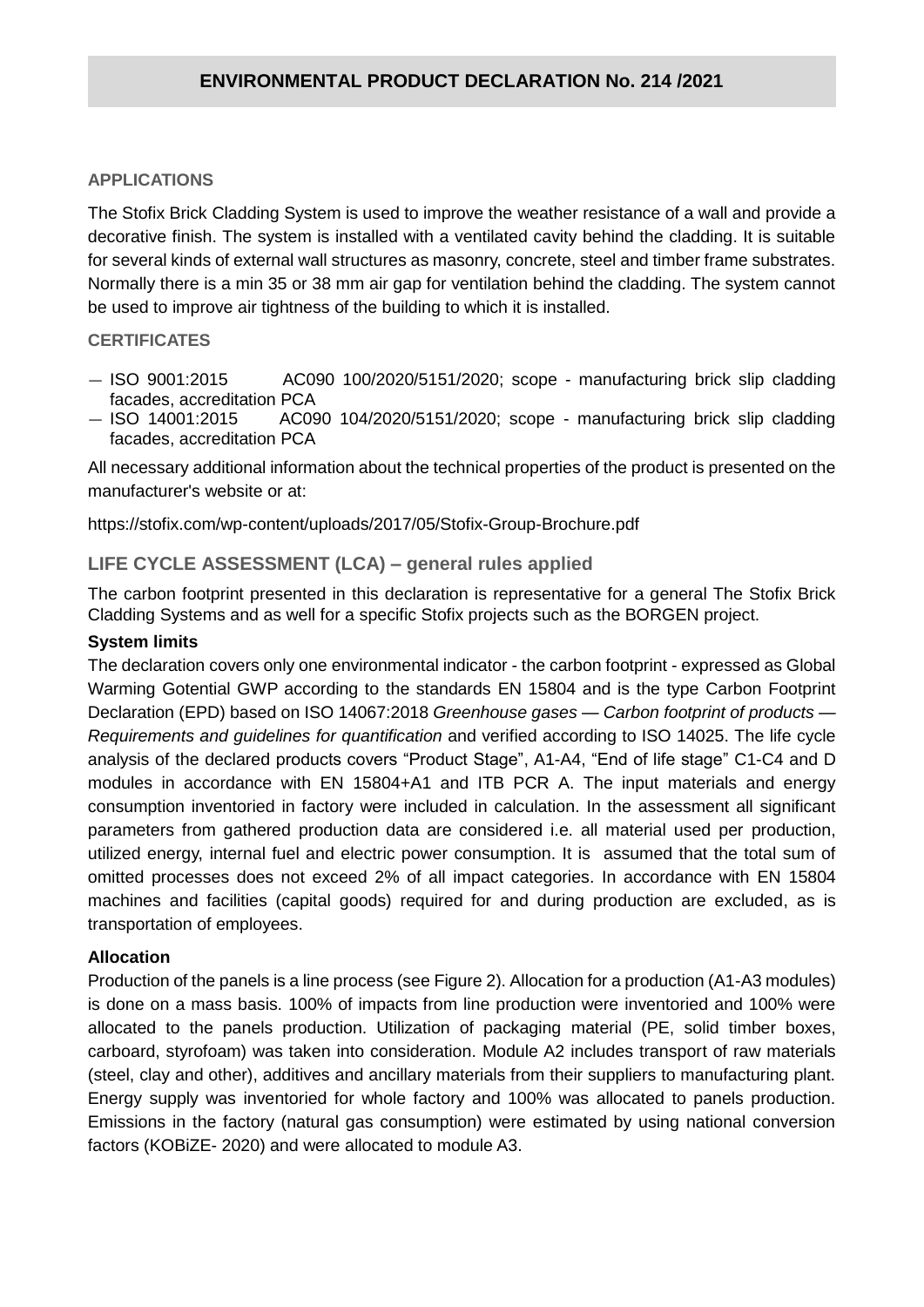#### **A1 and A2 Modules: Raw materials supply and transport**

All impacts from raw materials extraction and production including: burnt clay tiles, zinc coated metal backing sheet, bonding grout - polymer modified cement, colored mineral granules, adhesive, wall mounting and fixing system including horizontal rails, vertical rails, brackets, screws (zinc coated steel) are allocated in A1 module. The transport to the factory (A2 module) has been fully inventoried (LCI questionnaire) taking into account the number of deliveries: type of vehicles, the size of the delivery and the distance from the manufacturer to the factory for all input sources and raw materials.

#### **A3: Production**

Production process in a manufacturing plant in Komorniki can be divided into several stages (see Figure 2): frame and bricks cutting, brick cladding, frame bonding, drying, supplementation by mounting system, packing. Raw materials used in a production are: burnt clay tiles, zinc coated metal backing sheet, Stofix factory bonding grout - polymer modified cement, Stofix site bonding grout polymer modified cement, coloured mineral granules, adhesive, wall mounting and fixing system including horizontal rails, vertical rails, brackets, screws (zinc coated metal). Packing materials used are: solid timber boxes or pallets, PE foil, cardboard, Styrofoam.



Figure 2. Production process of Stofix Brick Cladding panel with a mounting system.

#### **A4: Transport to site**

It was assumed that the final product is transported to a distance of 500 km. In the case of a different distance, we suggest using a simple proportion (for example 100 km give multiplication factor 0.2).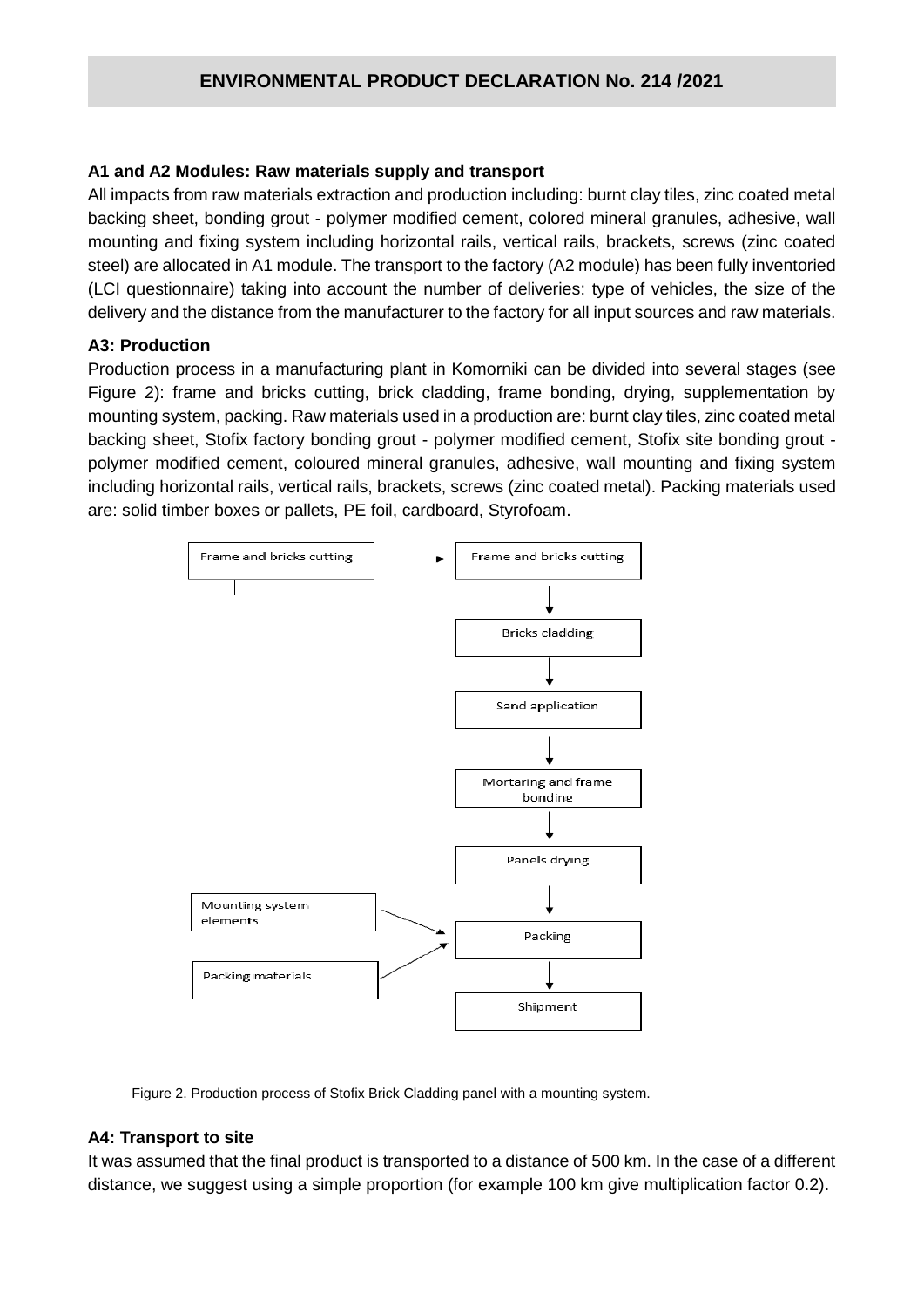#### **C1 – C4: End of life**

The end-of-life scenario for all products has been generalized. Steel is considered as infinitely recyclable material. Typically is recovered by demolition contractors, who sell the recovered steel as ferrous scrap (material recovery rate in analyzed case is 95%). According to the scenario 0.5 MJ of the energy is set to recover the profile from the material derived from the demolition was assumed (electric equipment and jacks). It is assumed that at the end of life the transport distance from the product deconstruction place to waste processing (as module C2) is 50 km on > 16 t loaded lorry with 75% capacity utilization and fuel consumption of 35 l per 100 km. Materials recovered from dismantled products are recycled or/and landfilled according to the actual treatment practice of construction waste what is presented in Table 1.

| <b>Parameter</b>               | <b>Contribution</b> |
|--------------------------------|---------------------|
| Collection rate                | 95%                 |
| <b>Recycling of Steel</b>      | 95%                 |
| Landfill of steel              | 5%                  |
| Recycling of clay tiles        | 90%                 |
| Landfilling of clay tiles      | 10%                 |
| Recycling of other materials   | 50%                 |
| Landfilling of other materials | 50%                 |

Table 1. End-of-life scenario (C modules) for a Stofix Brick Cladding panel with a mounting system.

#### **D: Re-use, recovery, recycling potential**

The reuse, recovery and recycling potential for a new product system is considered beyond the system boundaries (module D) based on World Steel recommendations (net scrap approach) and typical practice (see references). The reuse of crushed clay (as new material in other system) tiles may replace the virgin aggregate and the steel is reused in its production (see LCI data for Steel products Report compiled by Brian Hughes and William Hare (2012 for World Steel Association).

#### **Data collection period**

The data for manufacture of the declared products refer to year 2020. The life cycle assessments were prepared for Poland as a place of product production.

#### **Data input quality**

The values determined to calculate the LCA originate from LCI verified inventory data provided by Stofix.

#### **Assumptions and estimates**

The impacts of the panels were aggregated using mass of production. Impacts were inventoried and calculated for all products. The impact on the panel's environmental performance from different type of brick profile was averaged for a product using the weighted average method.

#### **Calculation rules**

LCA was done in accordance with ITB PCR A document.

#### **Databases**

The carbon data for the processes come from the following databases: Ecoinvent v.3.7 (polymer modified cements, waste processing, packaging, water, timber), specific EPDs (clay tiles, zinc coated metal sheets, aggregates, Styrofoam, adhesive), foils (Plastic Europe), KOBiZE (energy carriers: electricity, ON, natural gas). Characterization factors are CML ver. 4.2 based on EN 15804:2012+A1:2013 version (PN-EN 15804+A1:2014-04).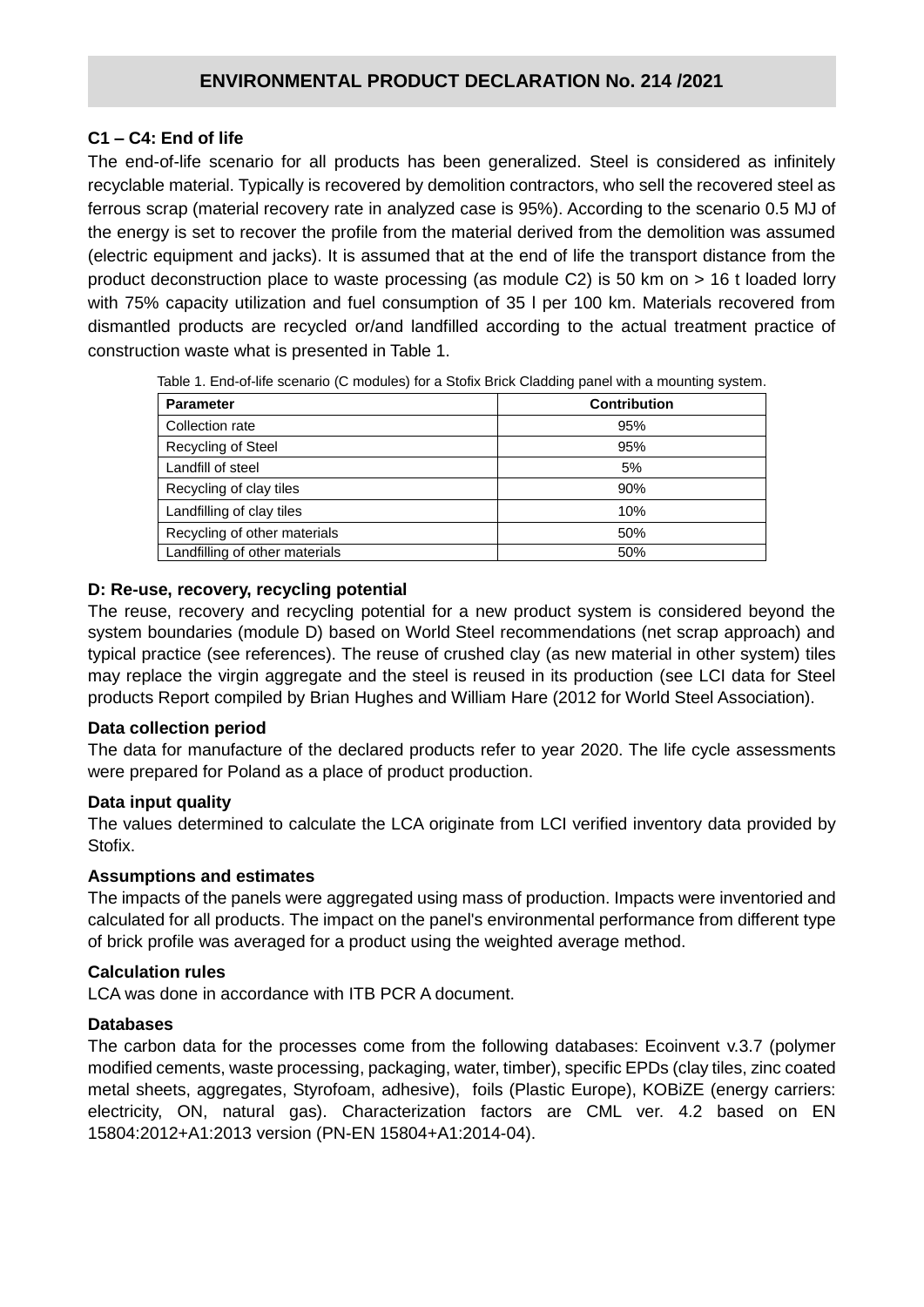## **LIFE CYCLE ASSESSMENT (LCA) – Results**

#### **Declared/functional unit**

Table 2 Indicates which life cycle modules are included in the carbon footprint analysis.

Table 2. System boundaries (life's modules included) for the environmental characteristic of the Stofix system

| Environmental assessment information (MNA - Module not assessed. MD - Module Declared. INA - Indicator Not Assessed) |               |               |                                        |                                         |            |                          |            |             |               |                              |                             |                              |                                                                     |                  |                |                                       |
|----------------------------------------------------------------------------------------------------------------------|---------------|---------------|----------------------------------------|-----------------------------------------|------------|--------------------------|------------|-------------|---------------|------------------------------|-----------------------------|------------------------------|---------------------------------------------------------------------|------------------|----------------|---------------------------------------|
|                                                                                                                      | Product stage |               |                                        | Construction<br>process                 |            | End of life<br>Use stage |            |             |               |                              |                             |                              | <b>Benefits</b><br>and loads<br>beyond<br>the<br>system<br>boundary |                  |                |                                       |
| <b>Supply</b><br>Raw material                                                                                        | Transport     | Manufacturing | site<br>ి<br>construction<br>Transport | process<br>Construction<br>installation | Jse        | Maintenance              | Repair     | Replacement | Refurbishment | energy<br>Operational<br>gse | water<br>Operational<br>use | Deconstruction<br>demolition | Transport                                                           | Waste processing | Disposal       | recycling potential<br>Reuse-recovery |
| A <sub>1</sub>                                                                                                       | A2            | A3            | A4                                     | A5                                      | <b>B1</b>  | <b>B2</b>                | <b>B3</b>  | <b>B4</b>   | <b>B5</b>     | <b>B6</b>                    | <b>B7</b>                   | C <sub>1</sub>               | C <sub>2</sub>                                                      | C <sub>3</sub>   | C <sub>4</sub> | D                                     |
| <b>MD</b>                                                                                                            | <b>MD</b>     | MD            | <b>MD</b>                              | <b>MNA</b>                              | <b>MNA</b> | <b>MNA</b>               | <b>MNA</b> | <b>MNA</b>  | <b>MNA</b>    | <b>MNA</b>                   | <b>MNA</b>                  | MD                           | <b>MD</b>                                                           | МD               | <b>MD</b>      | MD                                    |

In the context of the analysis performed in accordance with EN 15804, all indicators except Global Warming Potential GWP (carbon footprint) have the status of INA - indicator not assessed. Biogenic carbon – estimated as less than 5% of total GWP is not declared.

The environmental impacts and aspects refers to declared unit (DU) – 1  $m<sup>2</sup>$  of the system manufactured by Stofix (Table 3).

Table 3. Environmental product characteristic  $-1$  m<sup>2</sup> of Stofix system.

|                                |              |              |             | Environmental impacts: (DU) 1 $m2$ |              |          |          |          |                |             |
|--------------------------------|--------------|--------------|-------------|------------------------------------|--------------|----------|----------|----------|----------------|-------------|
| Indicator                      | Unit         | A1           | Α2          | A3                                 | A4           | C1       | C2       | C3       | C <sub>4</sub> |             |
| Global<br>warming<br>potential | $kg CO2$ eq. | $4.67E + 01$ | $.04E + 00$ | $7.04E + 00$                       | $2.02E + 00$ | 3.00E-02 | 2.02E-01 | 8.24E-02 | 2.29E-02       | $-2.05E+01$ |

# **The carbon footprint of 1 m<sup>2</sup> of the Stofix system "production" (A1-A3) is 54.8 kg of CO<sup>2</sup> eq. The carbon footprint of 1 m<sup>2</sup> of the Stofix system "end of life" (C1-C4) is 0.34 kg of CO<sup>2</sup> eq.**

#### **Results interpretation**

The carbon impact of Stofix system is mainly dependent on production of raw/input materials (see Table 3, A1 module gives 77% of all life's carbon impacts) on which the manufacturer has only a little and indirect influence. The steel elements of the used sheets and profiled elements as well as the assembly system, made of quality galvanized European steel sheets, mostly produced in the BOF technology, have the greatest impact on the carbon footprint (51%). The manufacturing of burnt quality bricks (13%), modified cement (13%) and electricity consumption are in second place (8%) (see figure 3). Transport to construction site of 1  $m<sup>2</sup>$  per distance of 500 km causes the emission of approx. 2 kg  $CO<sub>2</sub>/m<sup>2</sup>$ . The system recycling process is simple and does not significantly affect the environment (GWP- 0.34 kg  $CO<sub>2</sub>/m<sup>2</sup>$ ). According to the adopted technology about 85% of the "waste" material can be recovered for recycling. The detailed impact on the carbon footprint of the system generated by the system components and the energy consumption is shown in the Figure 3.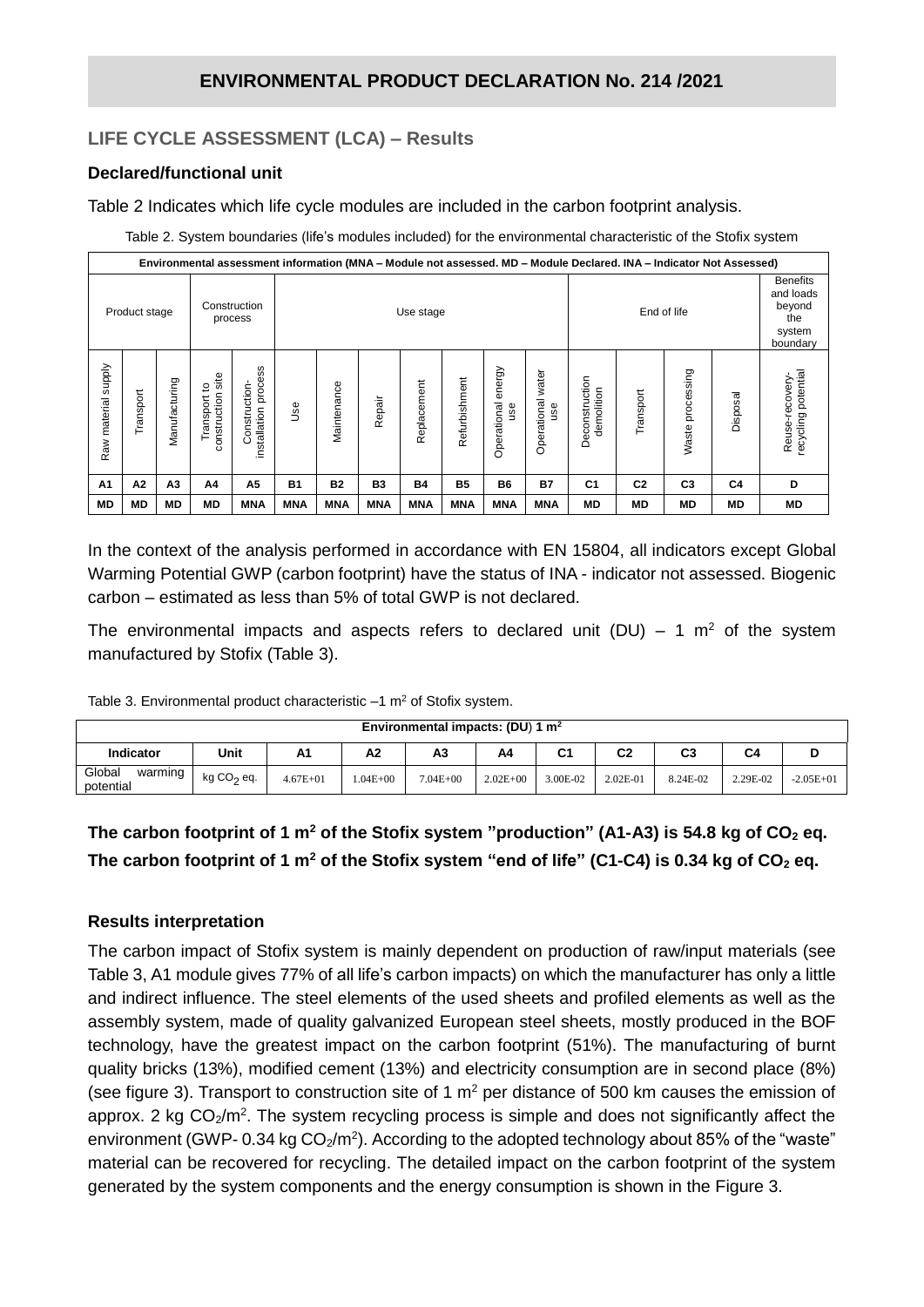

Figure 3. Key components impacting the carbon footprint of the Stofix system.

The panel products (at the end of life) due to the steel and clay brick content has some expected environmental (carbon minus) gains provided in module D (-20,5 kg  $CO<sub>2</sub>/m<sup>2</sup>$ , recycled steel may be used as an input for a steel production).

#### **Verification**

The process of verification of this EPD is in accordance with ISO 14025 and ISO 21930. After verification this EPD is valid for a 5-year-period. EPD does not have to be recalculated after 5 years. if the underlying data have not changed significantly.

| The basis for LCA analysis was EN 15804 and ITB PCR A                                     |
|-------------------------------------------------------------------------------------------|
| Independent verification corresponding to ISO 14025 (subclause 8.1.3.)                    |
| external<br>internal<br>X                                                                 |
| External verification of EPD: Ph.D. Eng. Halina Prejzner                                  |
| LCA. LCI audit and input data verification: Ph.D. Eng. Michał Piasecki. m.piasecki@itb.pl |
| Verification of LCA: Ph.D. Eng. Justyna Tomaszewska. j.tomaszewska@itb.pl                 |

Basically, a comparison or an evaluation of EPD data is only possible if all the data sets to be compared were created according to EN 15804 and ISO 14067 and the building context, respectively the product-specific characteristics of performance are taken into account.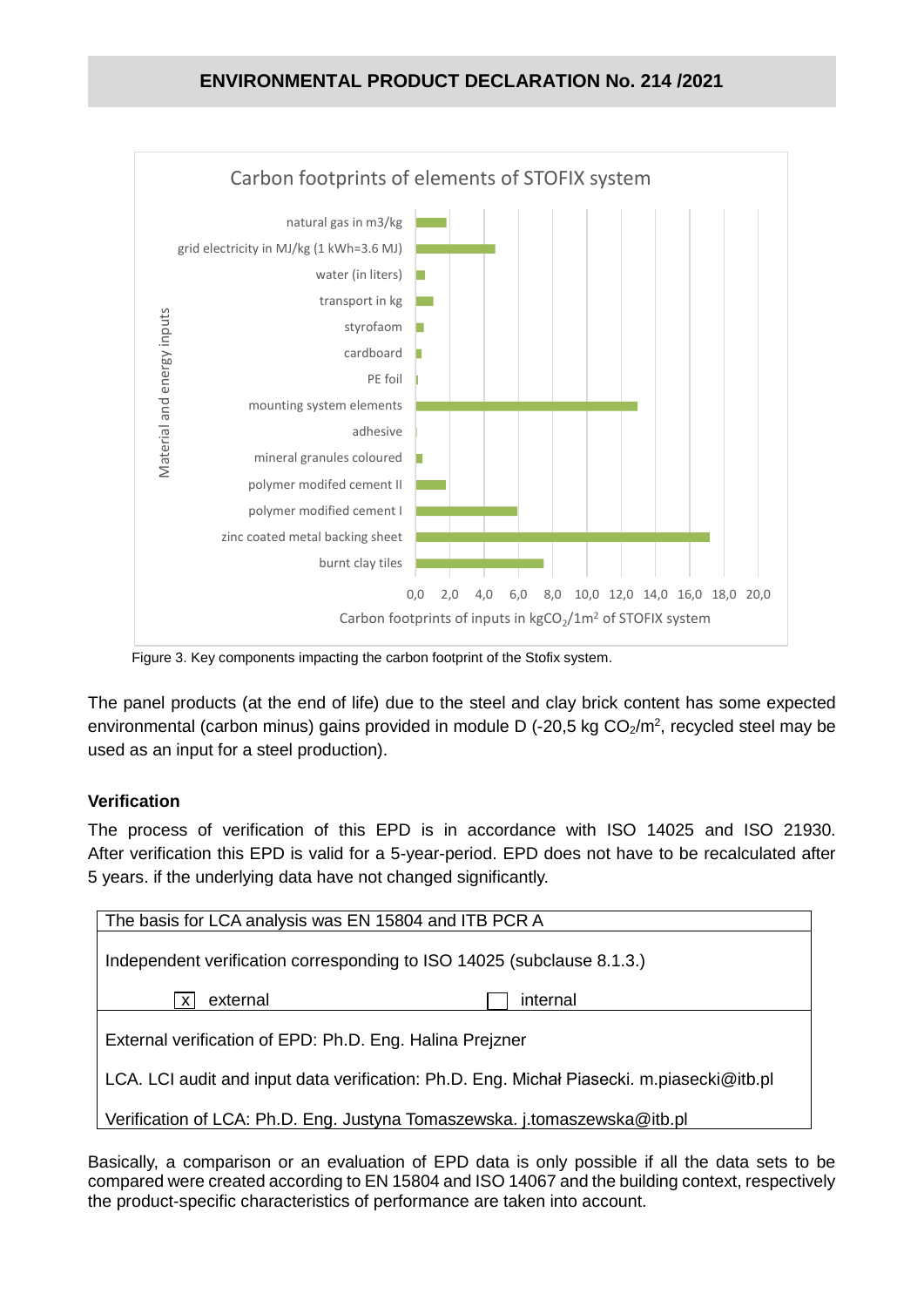#### **Normative references**

- ISO 14067:2018 Greenhouse gases Carbon footprint of products Requirements and guidelines for quantification
- **ITB PCR A General Product Category Rules for Construction Products**
- ISO 14025:2006. Environmental labels and declarations Type III environmental declarations – Principles and procedures
- ISO 21930:2017 Sustainability in buildings and civil engineering works Core rules for environmental product declarations of construction products and services
- ISO 14044:2006 Environmental management Life cycle assessment Requirements and guidelines
- ISO 15686-1:2011 Buildings and constructed assets Service life planning Part 1: General principles and framework
- ISO 15686-8:2008 Buildings and constructed assets Service life planning Part 8: Reference service life and service-life estimation
- EN 15804:2012+A1:2013 Sustainability of construction works Environmental product declarations – Core rules for the product category of construction products
- PN-EN 15942:2012 Sustainability of construction works Environmental product declarations – Communication format business-to-business
- KOBIZE Wskaźniki emisyjności  $CO<sub>2</sub>$ ,  $SO<sub>2</sub>$ , NOx, CO i pyłu całkowitego dla energii elektrycznej. grudzień 2019
- EAD 090062-00-0404, "Kits for external wall claddings mechanically fixed".
- LCI DATA FOR STEEL PRODUCTS. *Report* produced for: *Brian Hughes*. *William Hare* Ltd. Peter Hodgson. Tata Steel Group. 25th April 2012.